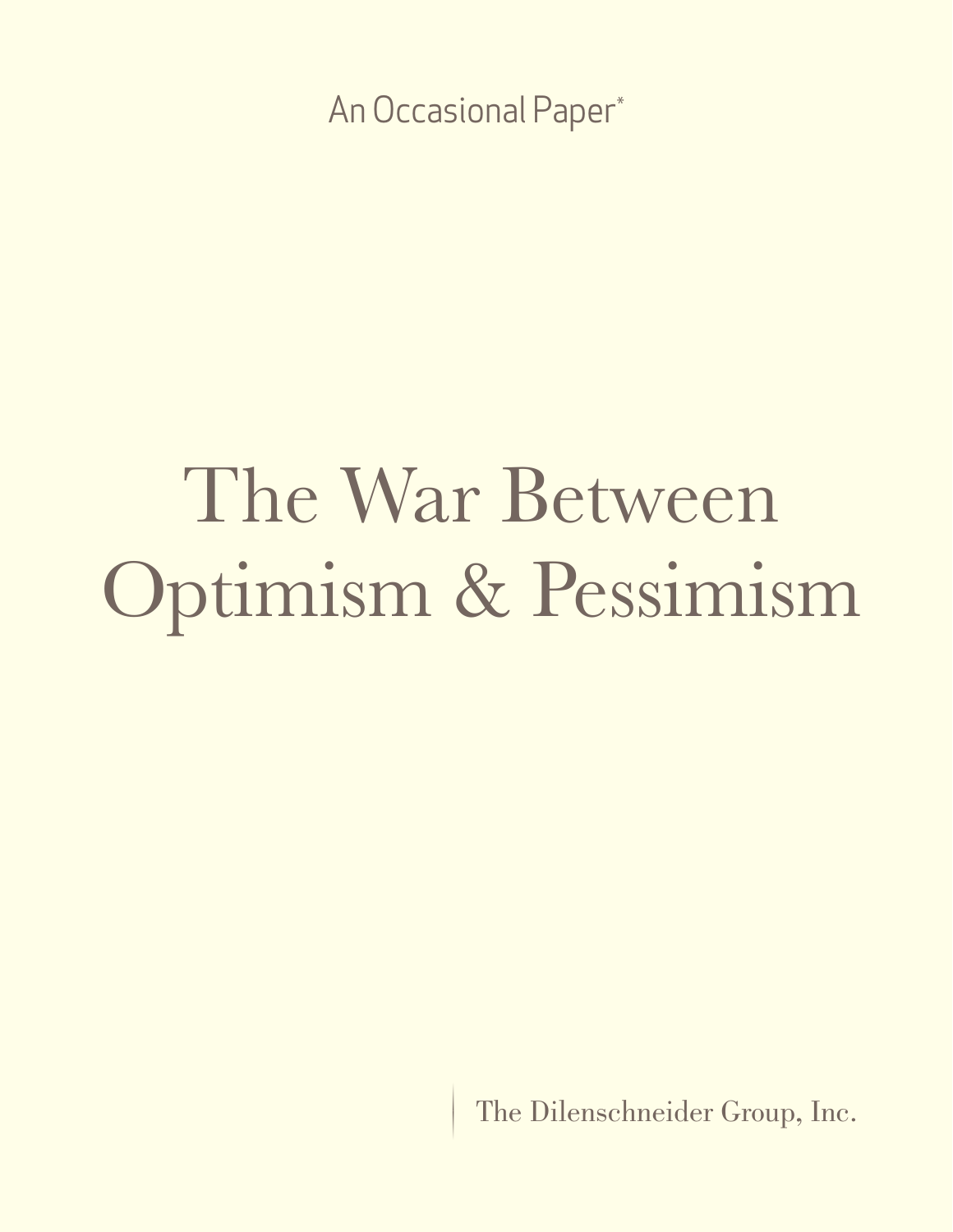\* The purpose of these Occasional Papers is to give friends and clients of the firm a deeper understanding of the issues and events that are shaping the world we live in—and the world we will pass on to future generations.

 The underlying problem we work to address is that major policy debates are usually presented to us in fragmented ways—a front-page story today, a page-18 story three days later, and so on. It's like getting the pieces of a jigsaw puzzle one at a time, one day at a time, and without any image of what they should look like when they're fitted together.

 Rarely does anyone step back and offer the bigger picture, the comprehensive overview of what is really at stake and what the underlying interests are. Filling that vacuum is the purpose of these Occasional Papers.

The Dilenschneider Group, Inc.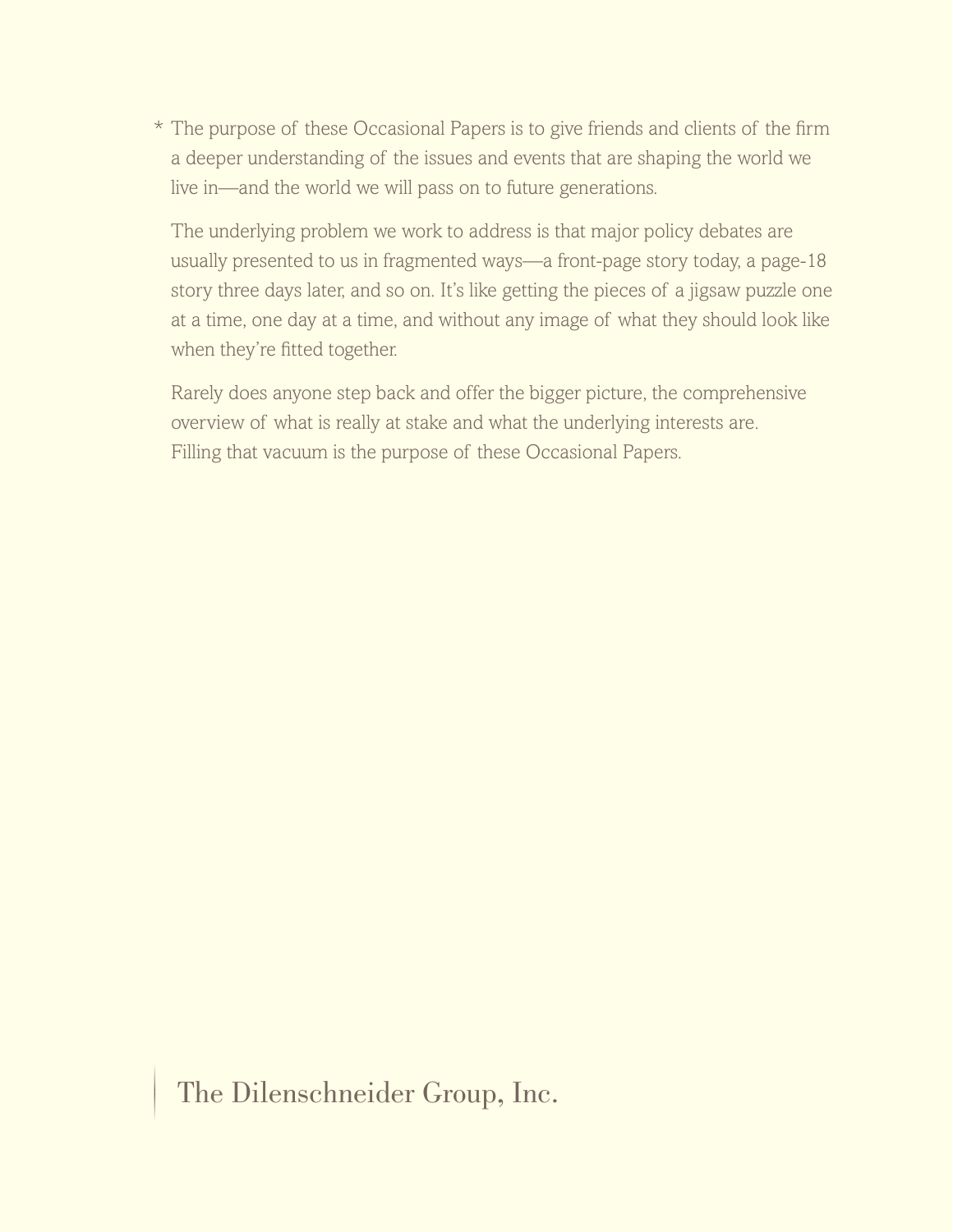## The War Between Optimism & Pessimism

By Joel Kurtzman

#### **MAY 2015**

Take a look at the cover story of the magazine to the right. It reads, "Automation's really here. Jobs go scarce. POINT OF NO RETURN FOR EVERYBODY." The magazine was published on July 19, 1963, the year John F. Kennedy was assassinated in Dallas.

Today, if you walk past a magazine rack, peruse the internet, listen to radio or to conversations at a cocktail party, you are likely to see and hear the same sentiments expressed as those in the *Life* magazine story. And yet, immediately after the issue appeared the United States entered a period of unprecedented job growth lasting almost 50 years during which time tens of millions of good—*no*, *make that excellent!* jobs were created. However, just prior to this jobs boom, the country was intensely fearful about the future.

Is that how we roll? I'm afraid so. The optimists and pessimist are at war.

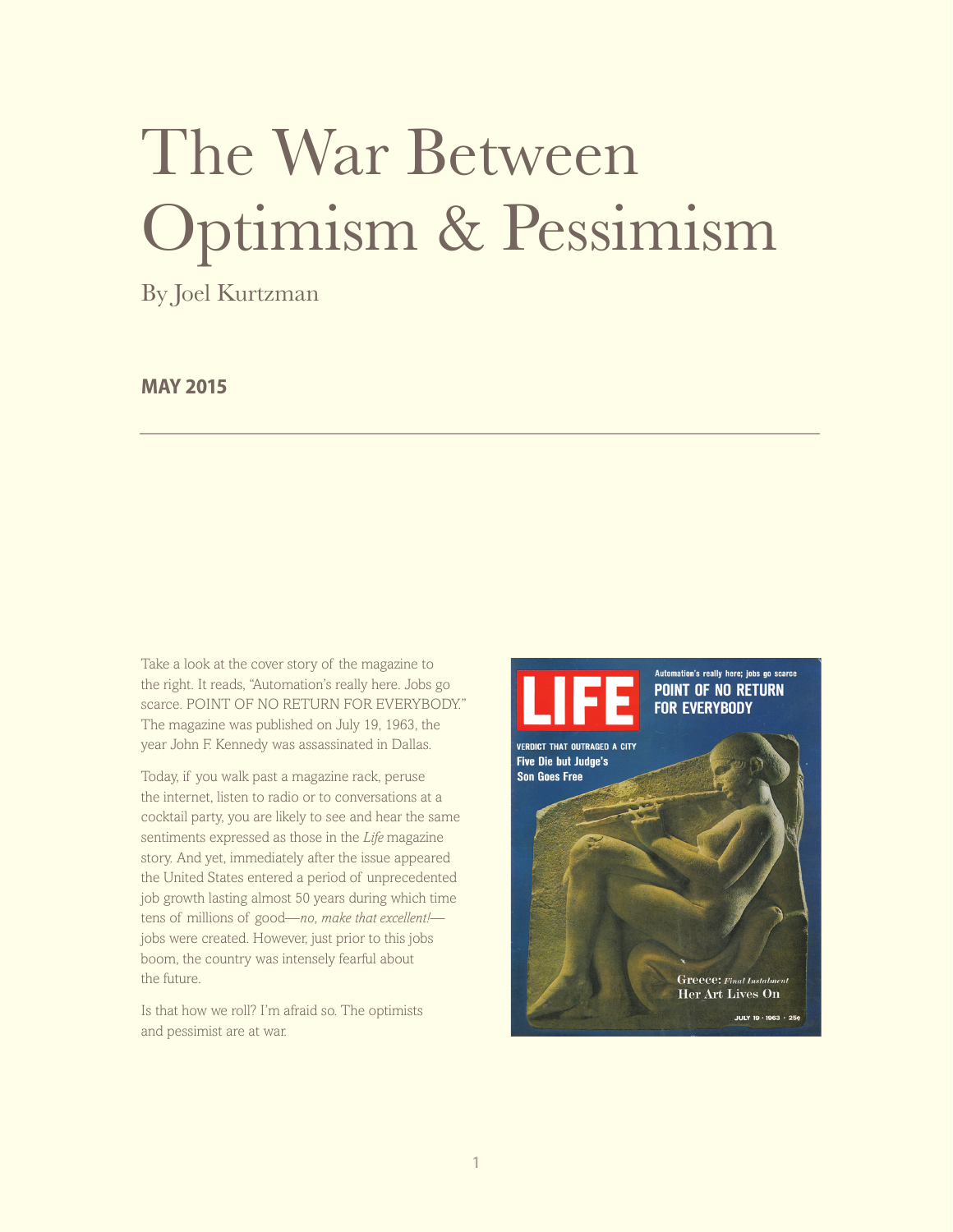The reporters who wrote the article talked to all the right people. They interviewed shop-floor workers, captains of industry, economists, union stewards and leaders, politicians and academics. With nine million weekly subscribers at its height (more people than view any news show on CNN, Fox, MSNBC or CNBC) reporters for *Life* had access to anyone in the world. And yet they produced a cover story that missed one of the most important and longest-running economic trends, while pushing the needle on the emotional scale to a mark somewhere between intense worry and outright fear. *Life's* bias was not political, but it was staunchly pessimistic.

It is strange no one foresaw the events that actually happened. Instead, people were fixated by the march of computers onto the shop floor thinking of them as an invading, alien army. Specifically, the writers at *Life* focused on a single machine—the Milwaukee-Matic—made by a now-defunct U.S. company. This grey steel behemoth, which could be customized to do different jobs, was taller than most of its operators and controlled by a primitive computer. Its job was to cut and shape metal into irregular forms, something that previously could only be done by hand.

The reaction to this machine was vehement. One unidentified union official told a *Life* reporter, "There is now no need for 40% of our toolmakers, 50% of our machine operators. Without a shorter workweek, 60% of our [union] members will be out of a job." Talk about a negative response to a new idea.



## A PERSONAL PERSPECTIVE

A few years after the *Life* article appeared, when I was starting college, I took a summer job working for my uncle who owned a store that sold new and

used industrial machines, tools and parts. The store was in Southern California, not far from one of Lockheed's manufacturing facilities. Almost all of my uncle's customers worked in the aerospace industry.

One day, my uncle handed me a box and told me a customer needed it as soon as possible. He told me to take the van and deliver the package. I looked at a map of the city—this was long before GPS—and realized I was not going to Lockheed or Rocketdyne, or any of the big companies near my uncle's store. Instead, I was headed west, to a residential neighborhood nestled into the dry, brown, fire-prone foothills of Los Angeles.

I threaded my way around the Burbank airport and past one housing tract after another. Finally, I found the address stenciled on the side of a mailbox in front of a small house with a flat roof covered with white pebbles and rocks. A small, handwritten sign behind the screen door said, "Deliveries in rear." I walked to the rear of the house where I saw a garage with an "Always Open," sign on the side door. It was *the* archetypical California garage—like the ones in which H-P and Apple were started.

I will never forget what I saw when I entered the garage. Inside the brightly-lit, unair-conditioned space was a drab, grey, early-model Milwaukee-Matic milling machine. The machine was operating and I could hear the high pitched whine of its big electric motor and the sound of jets of water spraying the tool bits to keep them from melting from the friction. I'm guessing, but the square block of metal the machine was cutting made it look like the operator was making some type of intricate hinge.

When I entered the garage, I was greeted by a middleaged woman who my uncle later told me was the machine operator's wife and bookkeeper. She opened the box I brought, checked the carbon-steel parts inside, smiled, unlocked a grey metal box marked "petty cash" and handed me a tip. "Tell your uncle I'll send him the check," she said. The woman's husband, the machine operator, was standing with his back toward me, studying the switches and dials on the Milwaukee-Matic's console.

I made deliveries to this small two-person shop during that summer and the next summer and learned from my uncle that the Milwaukee-Matic's operator—*who I never actually talked to*—borrowed money against his house and from friends to buy a used machine after he was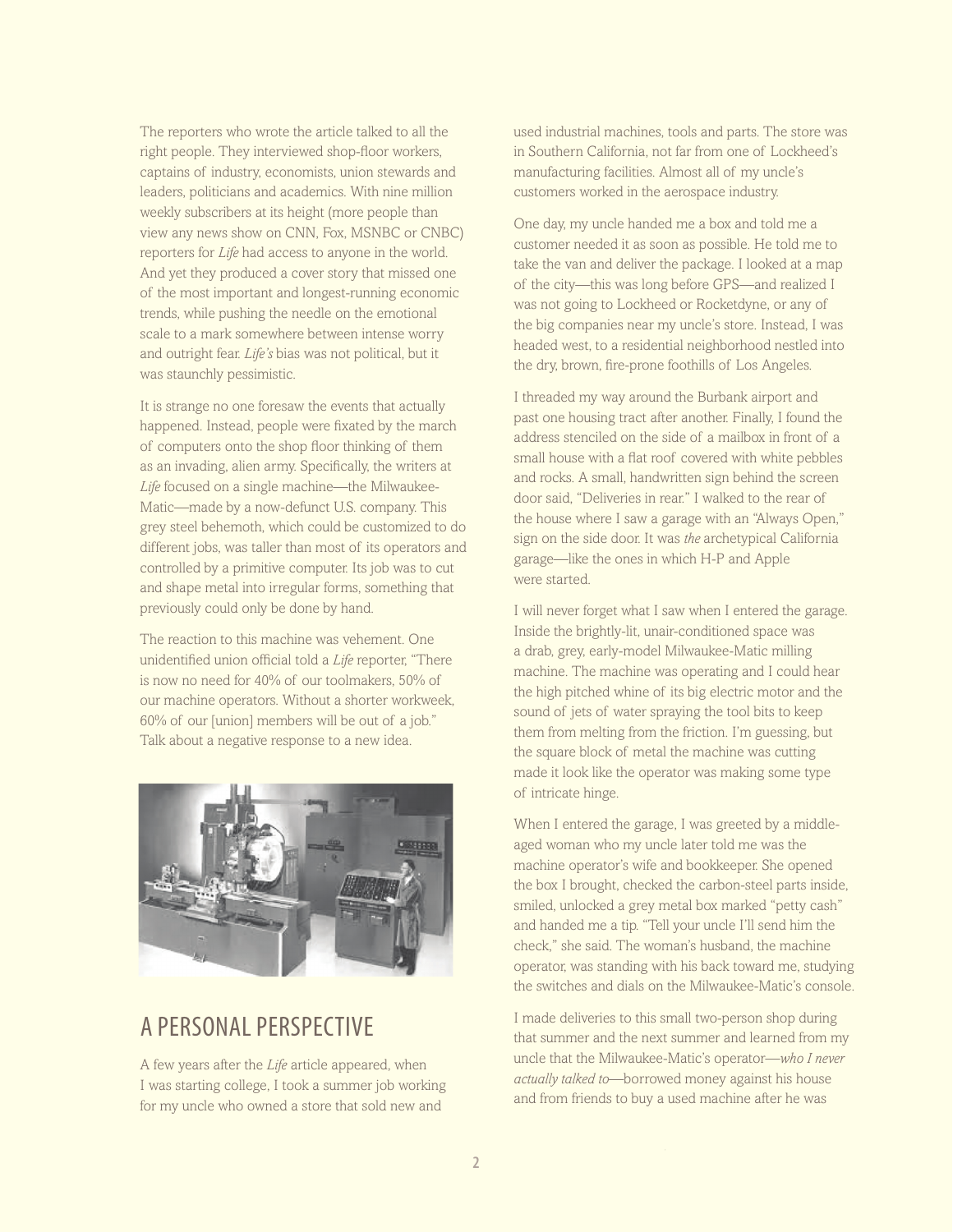fired from a big aerospace firm. Shortly after, he and his wife started the company and won a contract to make a series of small parts for rockets, aircraft and missiles. Aerospace was made up of big companies like Boeing, Northrup and Grumman, but it was also a cottage industry with lots of tiny, owner-operated businesses like this one.

I don't remember the name of the little company. But I do know this: None of the economists, union leaders, industrial captains, or professors who were interviewed in the *Life* story mentioned anything about an individual purchasing a Milwaukee-Matic because he or she saw an opportunity to own a piece of the future. Nor did the reporters talk to anyone who was fired and then started a business. Instead, the article focused on the grimmest of circumstances—unemployed workers looking for work.

Economic forecasters and others who try to understand the future are handicapped by thinking tomorrow will be like today. They are also handicapped if they have a negative bias because new technologies are often accompanied by opportunities that are missed when people focus exclusively on threats.

## AMERICA'S ECONOMIC STANDING

I found this out the hard way. In March 2014 I published a book (*Unleashing the Second American Century: Four Forces for Economic Dominance*) arguing the United States will soon enter a period of exceptionally strong economic growth due to some changes in the economy and the introduction of new technologies. Technologically, since the Great Recession, we've gone from the world's biggest importer of energy to the world's largest producer of energy. We've also increased our lead in manufacturing (we are the most productive manufacturing country in the world), while remaining the world's most creative and innovative country.

These changes are not small. They are significant. Transforming the United States from energy importer to energy exporter means \$200 billion to \$300 billion a year will stay in the United States instead of going to other countries. In addition, since the Great Recession, America's real estate prices have recovered, and savings rates have soared. And, while this was happening, household debt fell dramatically. It's difficult to see these changes as anything but good news. And yet...

#### MARKET VALUE OF HOUSEHOLD REAL ESTATE

**Households and nonprofit organizations; real estate at market value, Level**



Source: Board of Governors of the Federal Reserve System (US) Shaded areas indicate US recessions – 2015 research.stlouisfed.org

#### HOUSEHOLD DEBT TO GDP

**FRED**  $\mathbb{Z}$  Households Debt to GDP for United States®





#### VEHICLE MANUFACTURING IN THE U.S.





Source: U.S. Bureau of the Census

Shaded areas indicate US recessions – 2015 research.stlouisfed.org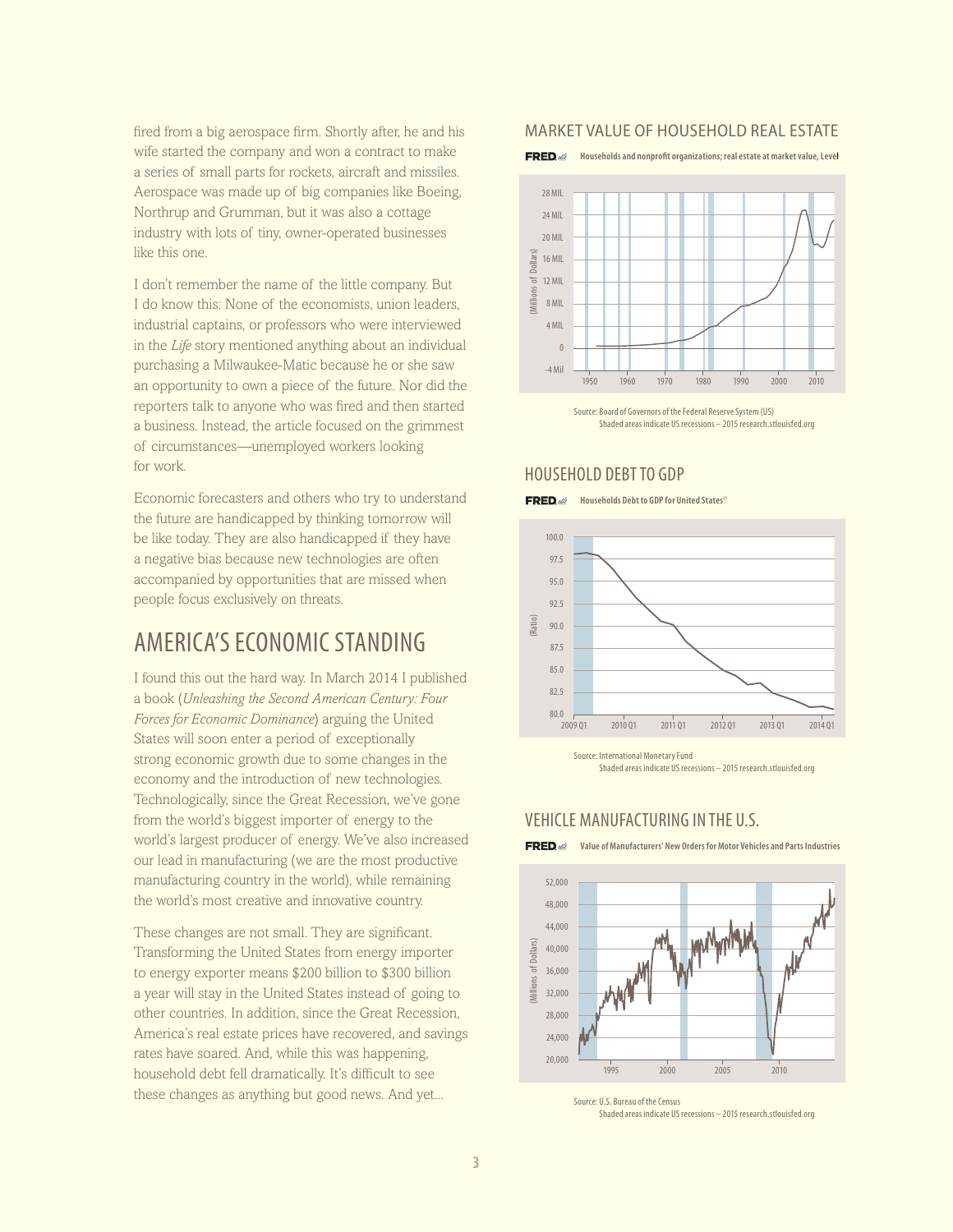I expected this and the rest of my analysis to be greeted warmly, even enthusiastically. I was confident my facts were correct and my analysis sound. And, since so many confidence surveys indicate Americans were in something of a funk regarding the future and their prospects, I thought my analysis might cheer them up. But I was wrong. My optimistic words were greeted with as much warmth as a Milwaukee-Matic machine at a '60's union convention.

What was really odd was that none of the reviewers or interviewers disputed my facts or took issue with my overall analysis. They just didn't like my conclusion that the United States would be a more attractive place to invest than emerging market countries, including China.

One reviewer at a major, national newspaper that focuses on the economy and business, really took me to task. Like the others, he was okay with my numbers. In fact, he praised them. But he, like others, thought my bullishness about America was wishful thinking.

I never met the reviewer but I sent him an email. I did it to find out why we didn't see eye-to-eye even though we agreed on the numbers. Surprisingly, he answered my note right away. "If you accept my numbers, why not my conclusion," I asked.

A day or two flew by before he answered my second note, but eventually he did. "Our time has passed," he said in his email. "That's just the way it goes. It's China's turn now. We've lost our edge. Our kids don't have the same kind of fire we had and we don't have the kind of fire our parents had. We're on a downward facing slope," he wrote.

Really? All 320 million of us are on that same slope?

I argued with him in a series of emails which didn't end well. In his last email, which I deleted out of frustration, he said something like: "Writing to you is hopeless. You just don't understand."

I guess I don't. But what I do understand is that deep down, when it comes to the rift between optimists and pessimist, most Americans are like my book reviewer. They only see and hear gloom.

Let me explain why that matters. The husband and wife team that bought their own Milwaukee-Matic managed to stay in business, my uncle told me. They didn't build a company like Apple, or SpaceX, or Gulfstream. They weren't superstars. They ran a small business that allowed them to keep their family fed and make their mortgage payments. It gave them the ability to send their kids to college and it helped them retain control over their lives even when the economy caught a cold.

They were able to stay in business not because they were part of the Greatest Generation, or because they were geniuses. They were able to do so because they saw opportunities, which they greeted with hope and seized, while others saw only ruin. And, while they may have been as fearful as they watched each expensive component of their Milwaukee-Matic being delivered to the garage, they did not allow fear to stop them.

I doubt optimism brings anyone closer to any ultimate truth, and it doesn't necessarily go hand-in-hand with competence. What it does is help you see opportunities. Today, it seems, most Americans aren't very optimistic. When it's survey time and they are asked to circle a number between 1 and 5 to indicate how much confidence they have in the economy, they're mostly circling 5s, when 5 stands for "not much."

I keep my July 19, 1963, copy of *Life* magazine on a table next to my desk. Even though it is yellowing and slowly disintegrating, I continue to display it. One reason I do is to remind me how easy it is to get our ideas about the future wrong. Another reason is to help me remember that America's bias, is not toward the positive, as we like to tell ourselves, it's the opposite. But I also keep it there to help me remember that while the Milwaukee-Matic sent shivers through the spines of people reading that magazine, there were at least a few sensible souls who saw the machine for what it was—a tool that could help us uncover opportunity. My aging copy of *Life* reminds me that it's those people we should be listening to. ❚ **JK**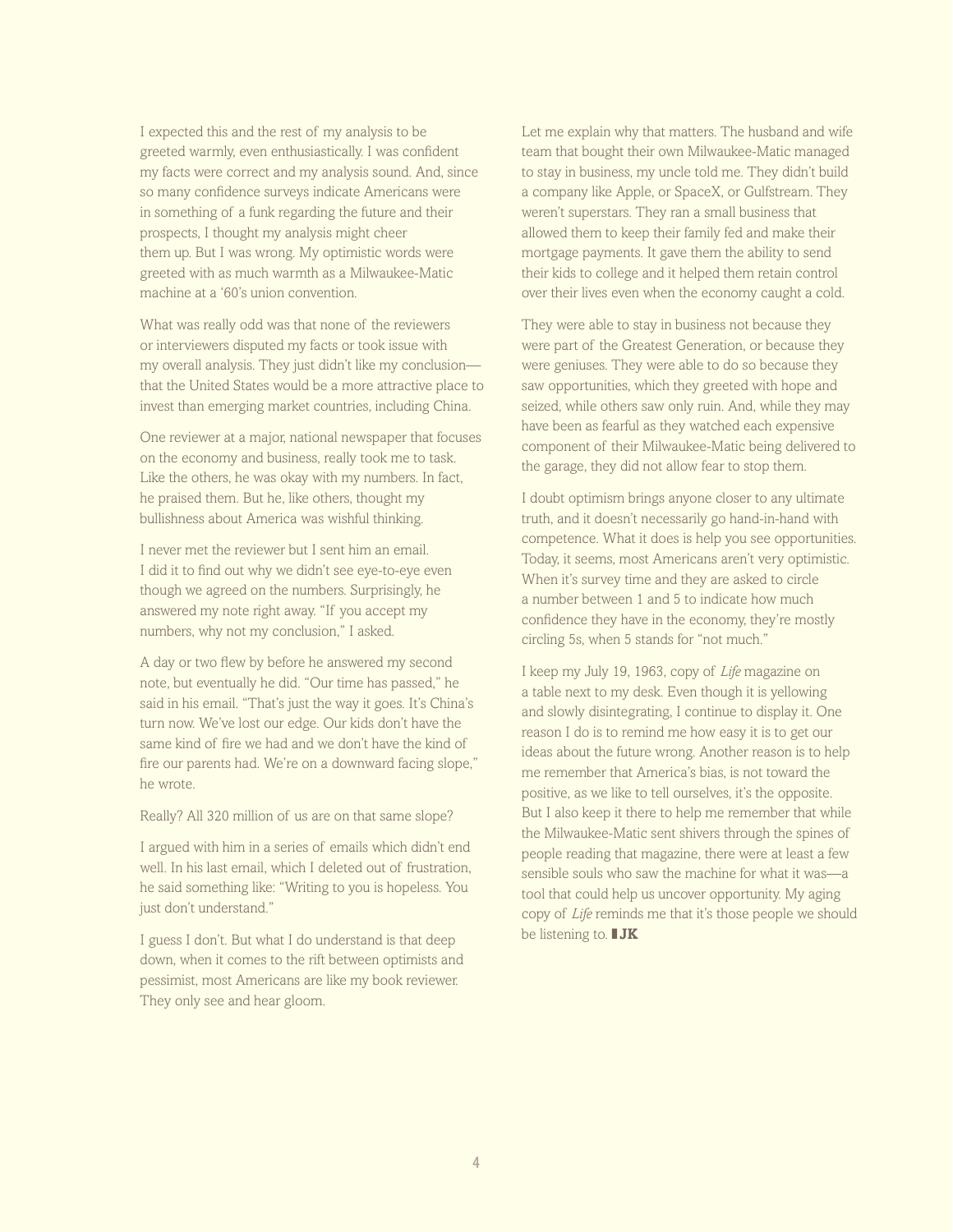## Written by Joel Kurtzman

Senior Consultant to The Dilenschneider Group; Senior Fellow, the Milken Institute, Senior Fellow, the Wharton School

Joel Kurtzman is a noted international economist and business writer, who began his career with the United Nations. His articles have appeared in scores of influential media including *The New York Times*. Mr. Kurtzman has long been honored as a major commentator on the global economy, bringing in-depth analysis and unique skills as a gifted business journalist and knowledgeable economist. He is a Senior Fellow at the think tank, the Milken Institute, former Publisher of the *Milken Institute Review*, and a member of the Editorial Board of MIT's *Sloan Management Review*. He is also a Senior Fellow and Trustee of the Wharton School's SEI Center for Advanced Studies in Management. He was an Advisor to the US Council on Competitiveness, and a member of the Global Agenda Council of the World Economic Forum.

Previously, Joel Kurtzman was Global Lead Partner for Thought Leadership and Innovation at PricewaterhouseCoopers. Prior to that, Mr. Kurtzman served as Editor-in-Chief of the *Harvard Business Review* and before that was a Business Editor at *The New York Times*. Mr. Kurtzman was an international economist at the United Nations where he was Deputy Director of the Project on the Future.

At the UN, he won recognition for his economic models which were the first to warn of the impending 1980s Latin-American debt crisis. His many awards include the Priyadarshini Academy's Indira Gandhi Prize for his work on the huge Bhopal gas disaster in 1984 that took some 2,600 lives. He has testified before Congress and spoken at dozens of conferences around the world.